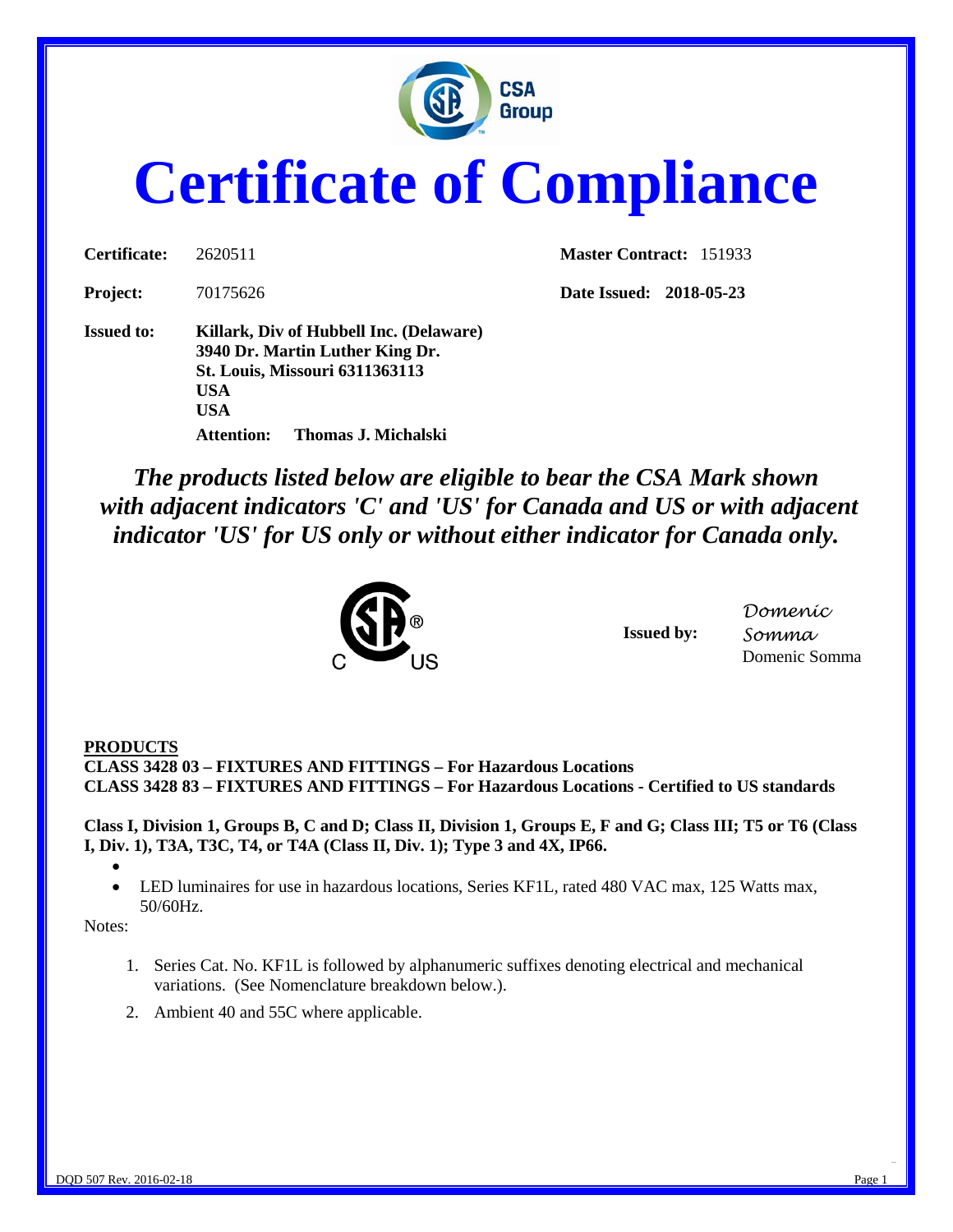

**Certificate:** 2620511 **Project:** 70175626

#### **Class I, Division 1, Groups B, C and D; T5, Type 3 and 4X, IP66.**

• LED luminaires for use in hazardous locations, Series KF1L, rated 480 VAC max, 150, 165 and 195 Watts max, 50/60Hz.

Notes:

- 1. Series Cat. No. KF1L is followed by alphanumeric suffixes denoting electrical and mechanical variations. (See Nomenclature breakdown below.).
- 2. Ambient 40 max.

CLASS 3458 01 – PORTABLE LUMINAIRES – For Hazardous Locations CLASS 3458 81 – PORTABLE LUMINAIRES – For Hazardous Locations - Certified to US standards

#### **Class I, Division 1, Groups B, C and D; Class II, Division 1, Groups E, F and G; Class III; T5 or T6 (Class I, Div. 1), T3A, T3C, T4, or T4A (Class II, Div. 1); Type 3 and 4X, IP66**

• Portable LED luminaires for use in hazardous locations, Series KF1LP, rated 125 VAC max or 250 Vac max, 125 Watts max, 50/60Hz.

Notes:

- 1. Series Cat. No. KF1LP is followed by alphanumeric suffixes denoting electrical and mechanical variations. (See Nomenclature breakdown below).
- 2. Ambient 40 and 55C where applicable.
- 3. The plug of the luminaire is not certified for Class II, Division 1, Group E hazardous locations. When the luminaire is operated in a hazardous environment that includes Group E dusts the plug must be pluggedin outside of that area, in an area not classified for Class II, Group E.
- 4. The plug of the luminaire must be plugged-in into a suitably rated receptacle that is certified for the hazardous location classification of the area in which it is installed.
- 5. The plug of the luminaire is not rated for Wet Locations/Outdoor Use, Type 4, and IP66. It must be plugged-in in a dry indoor location only.

#### **APPLICABLE REQUIREMENTS**

The following standards were used in the evaluation of the products covered under this Certificate:

| CAN/CSA-C22.2 No. 0-10<br>CAN/CSA-C22.2 No. 137-M1981<br>CSA C22.2 No. 250.0-08 | - General Requirements – Canadian Electrical Code, Part II<br>- Electric Luminaires for Use in Hazardous Locations<br>- Luminaires |
|---------------------------------------------------------------------------------|------------------------------------------------------------------------------------------------------------------------------------|
| CAN/CSA C22.2 No. 94.2-07                                                       | - Enclosures for Electrical Equipment, Environmental                                                                               |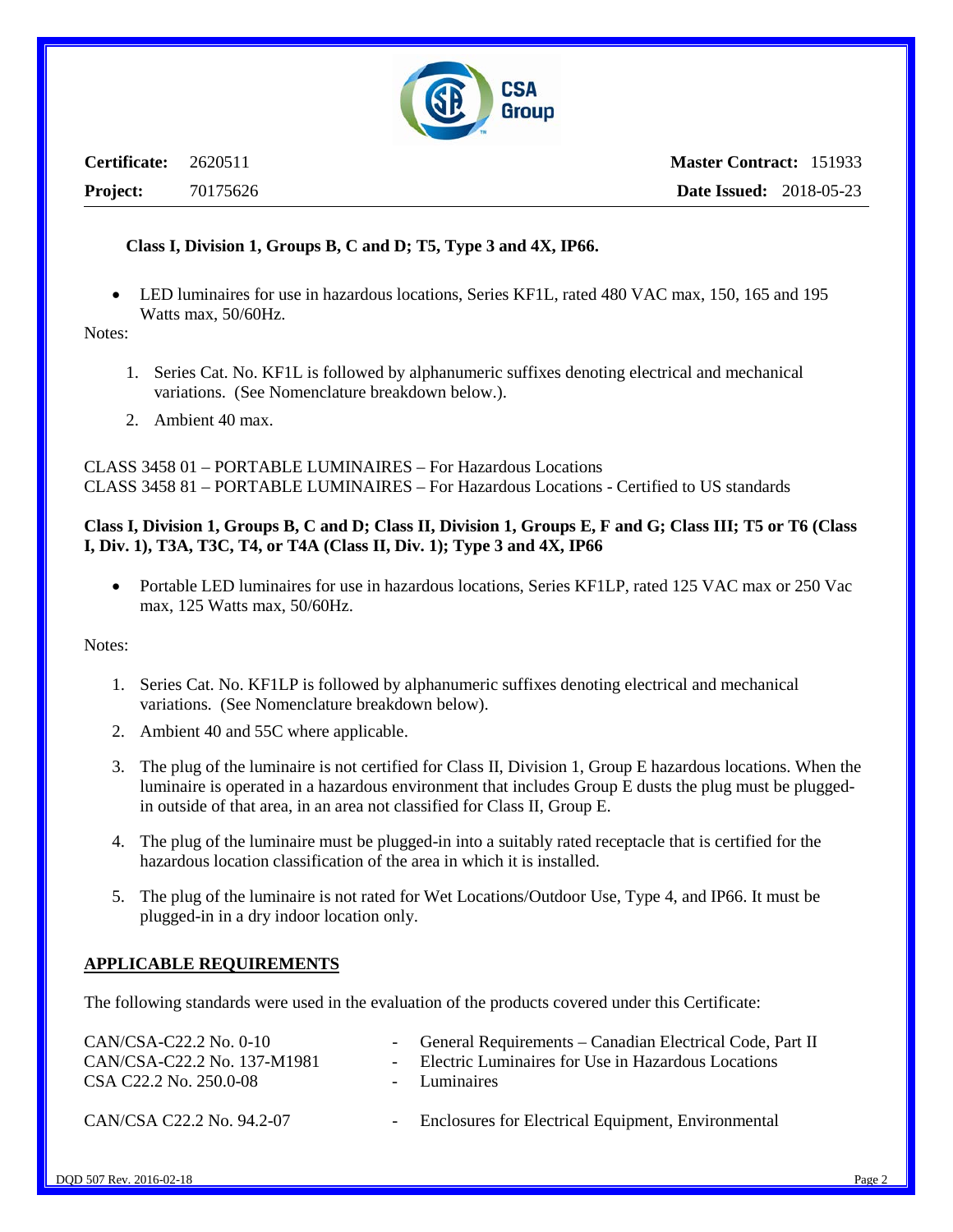

| Certificate: 2620511 |          |                | <b>Master Contract: 151933</b> |  |
|----------------------|----------|----------------|--------------------------------|--|
| <b>Project:</b>      | 70175626 |                | <b>Date Issued:</b> 2018-05-23 |  |
|                      |          | Considerations |                                |  |

| CAN/CSA C22.2 No. 250.13-12<br>CSA C22.2 No. 12-1982                                                             |                                                             |                                      | Light Emitting Diode (LED) Equipment for Lighting<br>Applications                                                                  |  |
|------------------------------------------------------------------------------------------------------------------|-------------------------------------------------------------|--------------------------------------|------------------------------------------------------------------------------------------------------------------------------------|--|
|                                                                                                                  |                                                             |                                      | Portable Luminaires (where applicable)                                                                                             |  |
| <b>ANSI/UL Standard</b>                                                                                          | 250 - 2000                                                  |                                      | Luminaires                                                                                                                         |  |
| <b>ANSI/UL Standard</b><br>UL $153 - 13$ <sup>th</sup> Edition<br><b>ANSI/UL Standard</b><br>Hazardous Locations | $1598 - 3^{rd}$ Edition<br>$1604 - 3$ <sup>rd</sup> Edition | $\overline{\phantom{a}}$             | Luminaires<br>Portable Electric Luminaires (where applicable)<br>Electrical Equipment for Use in Class I and II, Div. 2, Class III |  |
| <b>ANSI/UL Standard</b><br><b>ANSI/UL Standard</b>                                                               | $844 - 12th$ Edition<br>$50E - 1st$ Edition                 | $\omega$<br>$\overline{\phantom{a}}$ | Luminaires for Use in Hazardous (Classified) Locations<br>Enclosures for Electrical Equipment, Environmental<br>Considerations     |  |
| <b>ANSI/UL Standard</b>                                                                                          | $8750 - 1$ <sup>st</sup> Edition                            | $\overline{\phantom{a}}$             | Light Emitting Diode (LED) Equipment for use in lighting<br>Product                                                                |  |
| ANSI/UL 60079-0:09<br><b>General Requirements</b>                                                                |                                                             | $\overline{\phantom{a}}$             | Electrical Apparatus for Explosive Gas Atmospheres - Part 0:                                                                       |  |

#### **MARKINGS**

The manufacturer is required to apply the following markings:

- Products shall be marked with the markings specified by the particular product standard.
- Products certified for Canada shall have all Caution and Warning markings in both English and French.

Additional bilingual markings not covered by the product standard(s) may be required by the Authorities Having Jurisdiction. It is the responsibility of the manufacturer to provide and apply these additional markings, where applicable, in accordance with the requirements of those authorities.

The products listed are eligible to bear the CSA Mark shown with adjacent indicators 'C' and 'US' for Canada and US (indicating that products have been manufactured to the requirements of both Canadian and U.S. Standards) or with adjacent indicator 'US' for US only or without either indicator for Canada only.

#### **KF1L luminaires certified under Classes 3428 03 and 3428 83:**

The equipment is marked with the following information. The following markings shall appear on an approved, mechanically attached, anodized aluminum label(s) (see Illustration 10 for the nameplate drawing):

- Submitter's name, Trade Mark, File Number or Master Contract Number.
- Catalog number.
- Hazardous location rating designation (may be optionally marked with the additional Zone marking equivalent. e.g. Class I, Zone 1, Groups IIA,  $IIB + H_2$  and Zone 21).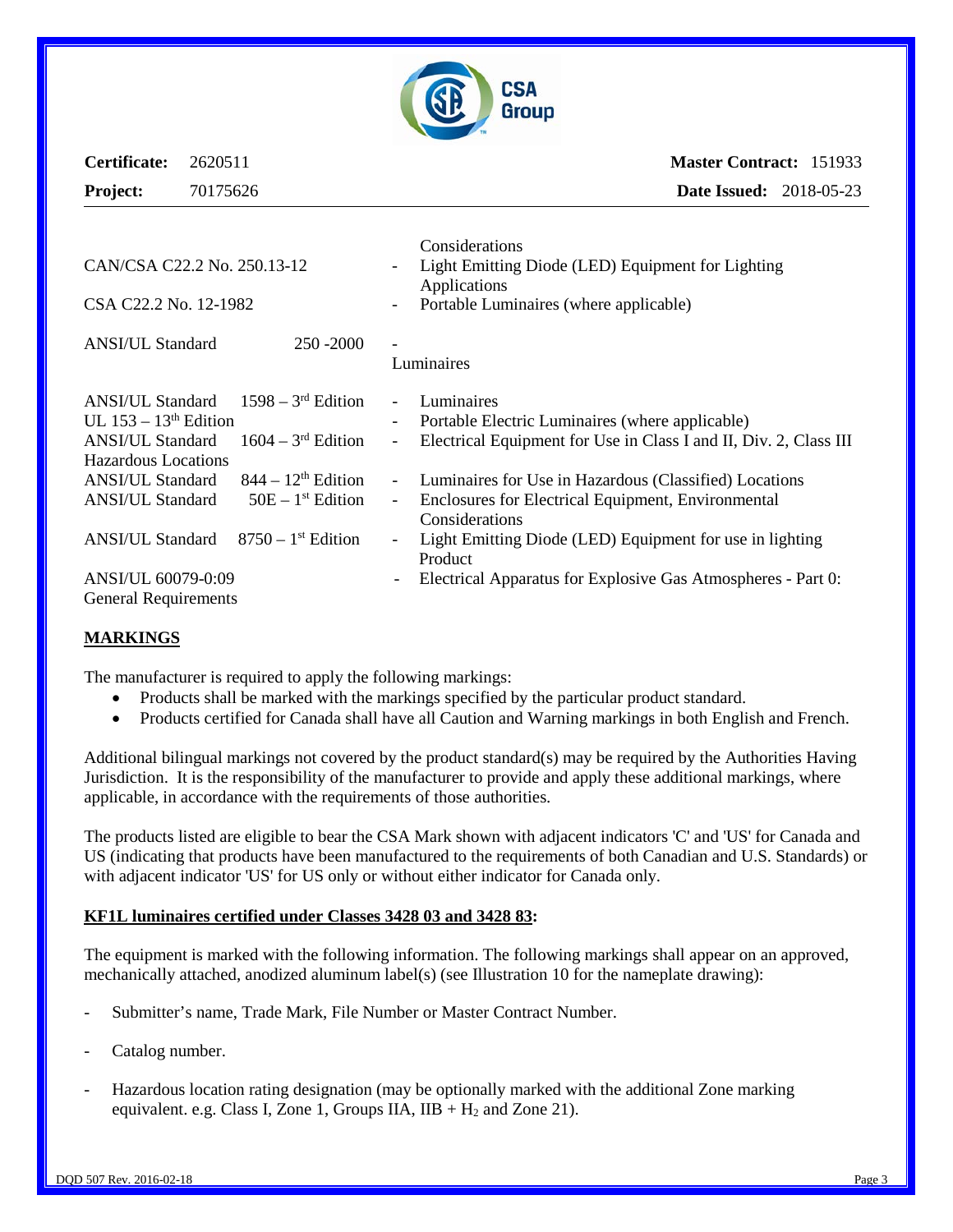

**Certificate:** 2620511 **Project:** 70175626

**Master Contract:** 151933 **Date Issued:** 2018-05-23

- Date code or serial code.
- The CSA Monogram with "C" and "US" indicators.
- Complete Electrical Ratings: Voltage, Amperes, Frequency and Wattage.
- Lamp Type.
- Supply wire temperature rating.
- Operating Ambient.
- Temperature Code per "Table 1 Operating Temperatures".
- "CAUTION: To Prevent Ignition Of Hazardous Atmospheres, Disconnect The Fixture From The Supply Circuit before opening. Keep tightly closed while circuits are alive." and French translation "AVERTISSEMENT: Pour Prevenir L'allumage D'environnements Hasardeux, Debrancher Le Luminaire Avant De L'ouvrir. Garder L'unite Completement Fermee Lorsque Branchee.".
- "WARNING: To Prevent Fire Or Explosion Do Not Install Where The Marked Operating Temperature Exceeds Ignition Temperature Of Hazardous Atmospheres. For Installation, Operation, Maintenance and Aiming Instruction Sheet See Form K1415" and French translation "AVERTISSEMENT: Pour Prevenir Un Feu Ou Une Explosion, Ne Pas Installer Dans Les Endroits Ou Les Temperatures Excedent Les Temperatures Indiquees Sur Le Luminaire. Pour L'installation, L'operation, La Maintenance Et Pour La Direction Du Faisceau Lumineux, Voir La Feuille D'instructions K1415".
- May be marked "Factory Sealed".
- May be marked with "Suitable for Wet Location" and IP66; Enclosure Type 3 and 4X.
- May be marked "Outdoor Type" when provided with stranded wiring, and without fusing option.

#### **KF1LP Portable luminaires certified under Classes 3458 01 and 3458 81:**

The equipment is marked with the following information. The following markings shall appear on an approved, mechanically attached, anodized aluminum label(s) (see Illustration 11 for the nameplate drawing):

- Submitter's name, Trade Mark, File Number or Master Contract Number.
- Catalog number.
- Hazardous location rating designation (may be optionally marked with the additional Zone marking equivalent. e.g. Class I, Zone 1, Groups IIA,  $IIB + H_2$  and Zone 21).
- Date code or serial code.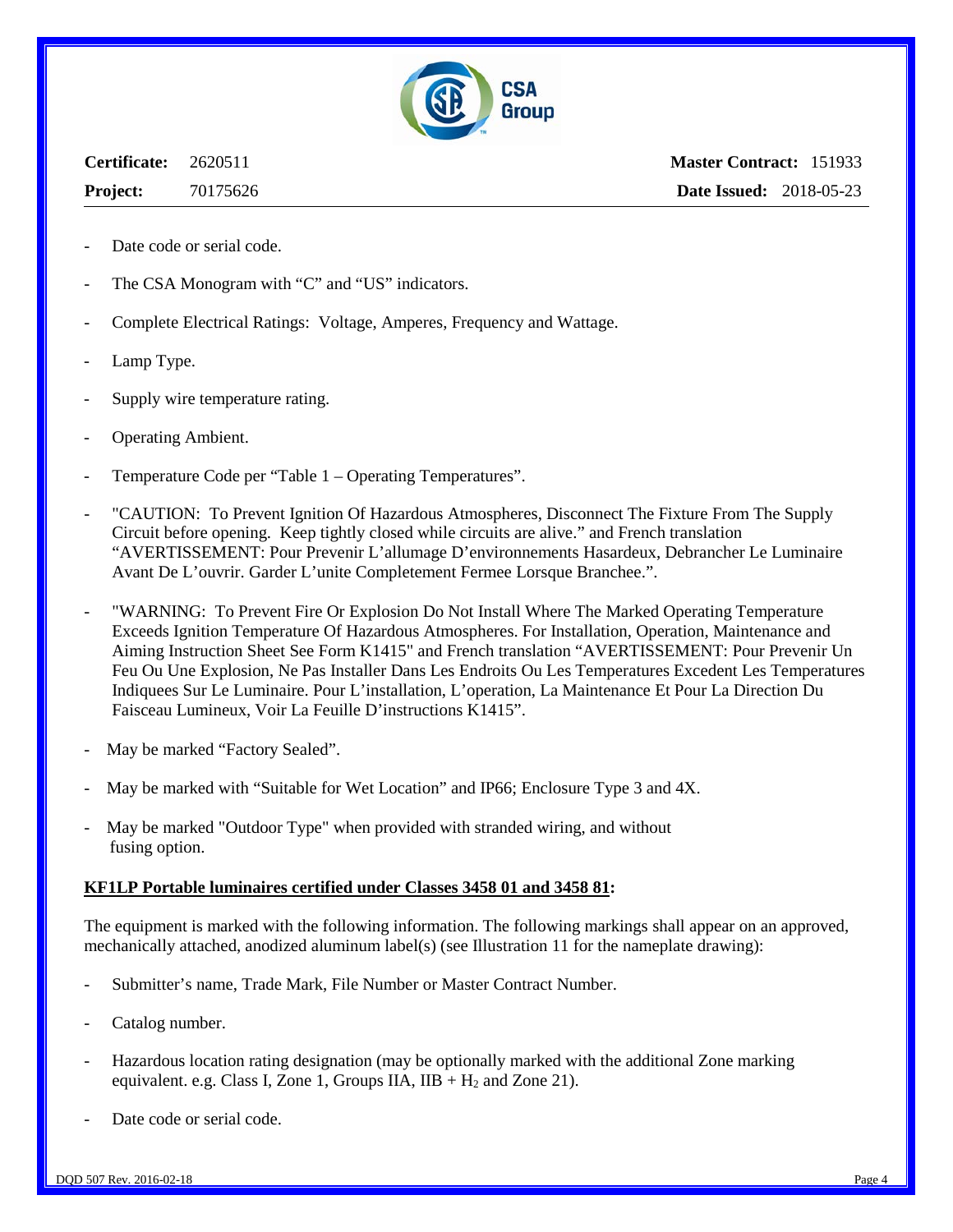

**Certificate:** 2620511 **Project:** 70175626

**Master Contract:** 151933 **Date Issued:** 2018-05-23

- The CSA Monogram with "C" and "US" indicators.
- Complete Electrical Ratings: Voltage, Amperes, Frequency and Wattage.
- Lamp Type.
- Power supply cord temperature rating.
- Power supply cord replacement marking: "For replacement purpose use No. \_\_ AWG, Type SOOW powersupply cord only", where " $\equiv$ " may be "16/3", "14/3", or "12/3" as applicable.
- Operating Ambient.
- Temperature Code per "Table 2 Operating Temperatures".
- "CAUTION: To Prevent Ignition Of Hazardous Atmospheres, Disconnect The Fixture From The Supply Circuit before opening. Keep tightly closed while circuits are alive." and French translation "AVERTISSEMENT: Pour Prevenir L'allumage D'environnements Hasardeux, Debrancher Le Luminaire Avant De L'ouvrir. Garder L'unite Completement Fermee Lorsque Branchee.".
- "WARNING: To Prevent Fire Or Explosion Do Not Install Where The Marked Operating Temperature Exceeds Ignition Temperature Of Hazardous Atmospheres. For Installation, Operation, Maintenance and Aiming Instruction Sheet See Form K1441" and French translation "AVERTISSEMENT: Pour Prevenir Un Feu Ou Une Explosion, Ne Pas Installer Dans Les Endroits Ou Les Temperatures Excedent Les Temperatures Indiquees Sur Le Luminaire. Pour L'installation, L'operation, La Maintenance Et Pour La Direction Du Faisceau Lumineux, Voir La Feuille D'instructions K1441".
- May be marked with "Suitable for Wet Location" and IP66; Enclosure Type 3 and 4X.